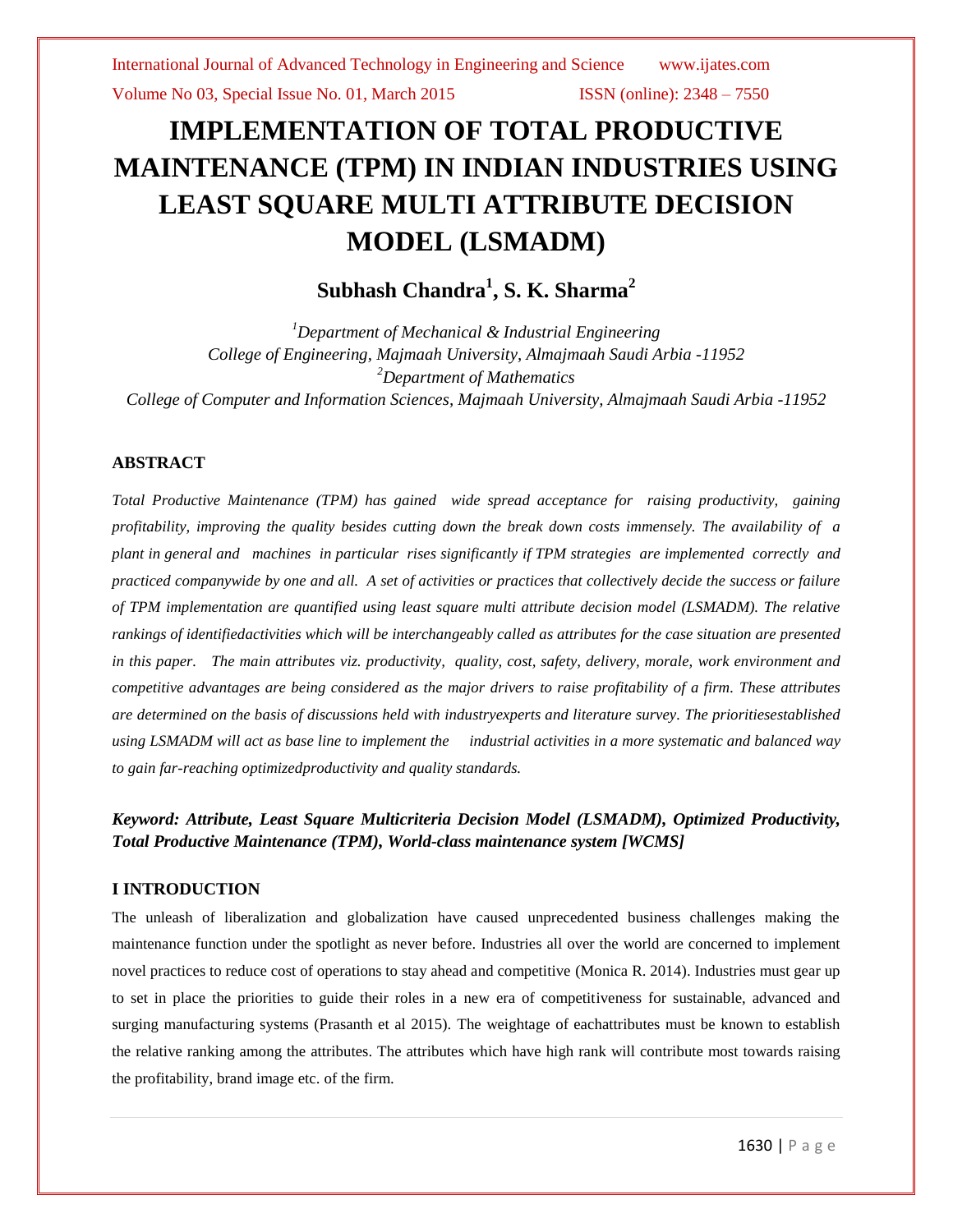Every industry has to thrive to excel across all the business functions to gain the unparalleled productivity of all its resources. It is exhibited that the distinctive impact of TPM lies in raising the wide spectrum of productivity, quality and safety standards (RambabuKodali et al. 2001). An effective maintenance program is paramount towards making valuable contributions inenhancing production efficiency, plant availability, machinereliability and organizational productivity (Bamber, C.J., et al. 2003). World-class maintenance system [WCMS] has evolved through numerous tried and tested noble practices (Patterson et al 1995). These practices must be accorded priorities for satisfactory implementation and intervention within the scope of corporate work culture and work environment.

### **II DEFINITION OF TOTAL PRODUCTIVE MAINTENANCE**

TPM differs from thetraditional practices in reinvigorating the compartment approach into a companywide culture of autonomous maintenance by everyone irrespective of department barriers. TPM aimsat improving the overall effectiveness, availability and restoration of plant performance to the maximum extent (Majumdar 1998). Traditional thinking has created an attitudinal barrier between production and maintenance departments. This creates the blame fixing and face saving environment across the various functions of industry. I operate you fix mentality has to be renounced.They indulged in passing the buck to each other. The production staff is providedmaintenance training to mend the machines themselves for minor ailments. Skilled maintenance craftsman ship is mostly a missing link in most traditional industries (Spratling, 1987). This often results in undue reliance on maintenance contracts with suppliers of original equipment and an erosion of in-house skills. Loss of in-house experience in maintenance, and of ownership of maintenance problems, has a devastating effect over time.

#### **2.1 Description of Model**

A methodical and comprehensive analysis of the problem is required along with the identification of the important attributes involved. A Delphi study is conducted to provide the initial relative importance of each attribute. There are variations in opinions. Only the most consistent data are averaged (Thakkar et al 2007). The effect of the variance is not considered. The relative importance provided here is solely based upon the data provided by expertsfrom industry and academia for the case situation given in table 1.

| Industry type     | <b>Process</b>                                    |
|-------------------|---------------------------------------------------|
| Production volume | High                                              |
| Company vision    | World class company of national repute            |
| <b>Mission</b>    | Continuous improvement of products, processes and |
|                   | people                                            |

| <b>Table 1. Case Situation</b> |
|--------------------------------|
|--------------------------------|

The attributes and the sub-attributes used in the LSMADAM model for the evaluation of relative weights are (RambabuKodali et al. 2001):

#### **1) Productivity [PRO]**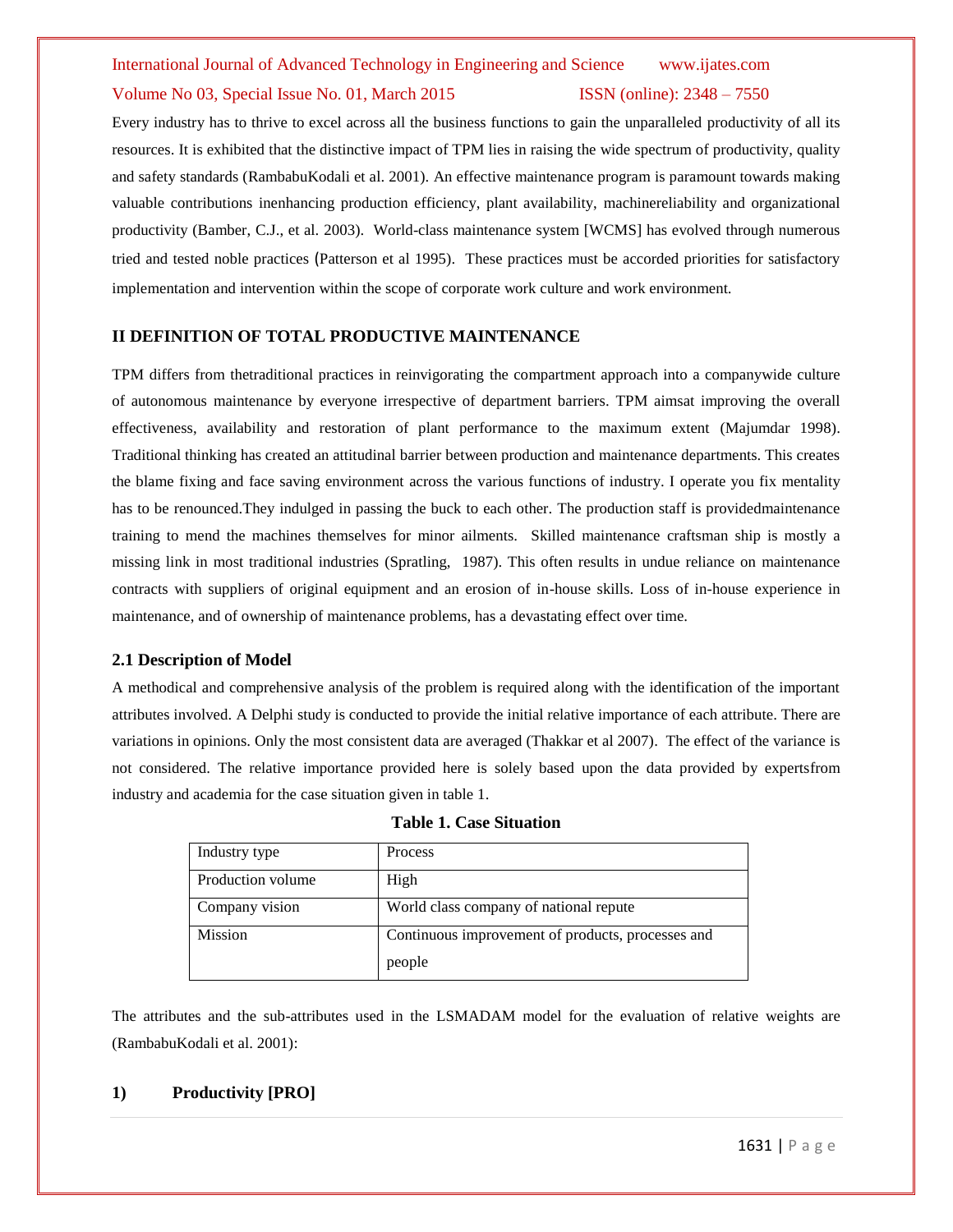- Equipment [EQP]
- Energy [ENE]
- Material [MAT]
- Manpower [MAN]

## **2) Quality [QUL]**

- Defects in process [DIP]
- Defective products [DEP]
- Claims from clients [CFC]
- Customer complaints [CCP]

# **3) Cost [CST]**

- Reduction in manpower [RIM]
- Reduction in maintenance cost [RMC]
- Reduction in power consumption [RPC]
- Reduction in heat consumption [RHC]
- Reduction in operating cost [ROC]
- Reduction in breakdown [RIB]
- Reduction in rework [RIR]

## **4) Delivery [DEL]**

- Stock reduced [STR]
- Dependable delivery [DPD]

### **5) Safety [SAF]**

- Zero accidents [ZAC]
- Zero pollution [ZPO]

### **6) Morale [MOR]**

- Increase in improvement ideas [IIM]
- Small group meetings [SGM]
- Group culture [GCL]
- Motivation [MOT]

# **7) Work environment [WEN]**

- Free flow of information [FFI]
- Owner-ship of equipment [OEQ]
- Improved cooperation and coordination [ICC]
- Self-confidence [SEC]

# **8) Competitive advantages [CMA]**

- Customized service and product support [CSP]
- Customer delightment [CDT]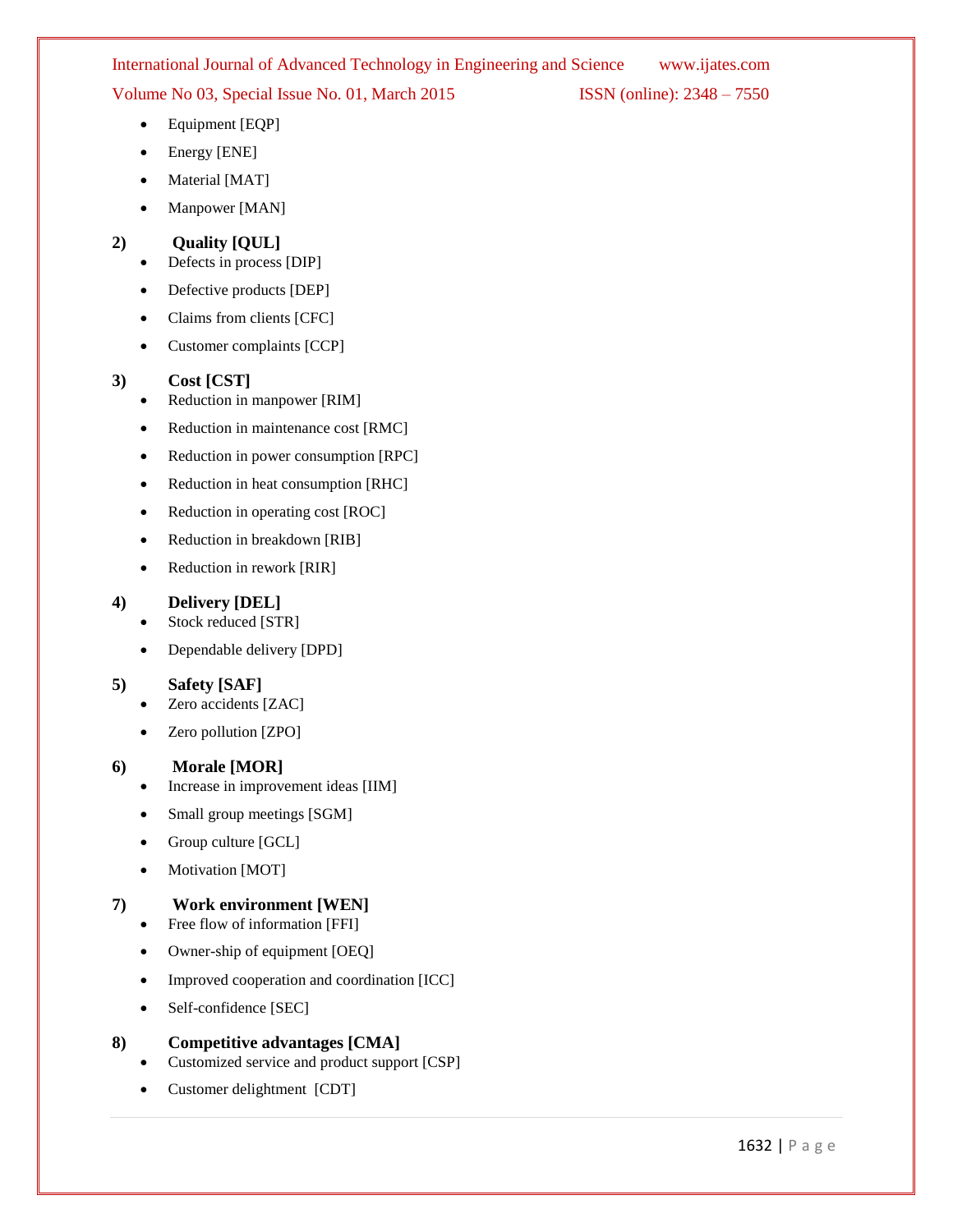• Value addition [VAD]

#### **III DESCRIPTION OF ATTRIBUTES**

A general description of each attribute is provided here in the following paragraphs.

#### **3.1 Productivity [PRO]**

The productivity improvement is instrumental to mend the performance of the manufacturing systems. The manufacturing systemconsistsof the resourcesof varied types like materials, labor, plant and equipment, tools, and others, used for production (Prabhuswamy, 2013). Each resource needs proper planning and execution of plans to reduce costs.

A well thought maintenance plan is responsive to improve the equipment availability and reliability. Overall equipment effectiveness (OEE) goes hand in hand to achieve the plant effectiveness (Sharma et al., 2012) and gain the control over the objective of high profitability. There are six preventable losses. The downtime loss is responsible to demean the plant availability.

Energy saving methods, wastages of energies, under capacity utilization of machines need to be analyzed and promising solutions are sought. The timely identification of deficiencies of worker's skills and providing prompt training to bridge the gap is all time event. Saving energy is companywide drive. All ways and means are explored to reduce hourly cost of operating plant.

#### **3.2 Quality [QUL]**

The Company must bring down to zero the production of defective products. Ifany activity involved from customer needs, product development, and product design is defective, the product cannot be good to use no matter how carefully it is manufactured and vice versa (Sivaram et al 2014). Quality of late is about producing future products in present time.TPM systems unfurlnew promising vistas that use the untapped potential off all the individuals to harness their strength to the fullest capacity and capability to achieve quality goals (Sila et al 2003).

#### **3.3 Cost [CST]**

A cost reduction should be applied to any activity if it reduces the cost in totality. The axioms ofindustrial premise are technology driven. The methods of yesterday are ineffective or obsolete to provide the cutting edge solutions. In any industrial activity some waste is bound to occur. Waste of time could be in the form of break down, rework etc. Spare parts and raw materials stocked in godowns are waiting to be used (Chandra, 1991).

#### **3.4 Delivery [DEL]**

It is all about to provide the rightproduct at the right time, in the right quantity at the right place. It may devise its method to enable collaborative planning, forecasting and replenishment to meet stated objectives (Korgaonkar 1992).The continuous replenishment program and vender managed inventory through advanced methods, as electronic data interchanged will provide the added advantage toestablish a balance between supply and demand and to substantiate the level of future demand for the firm. The third party logistic provider can aggregate inbound and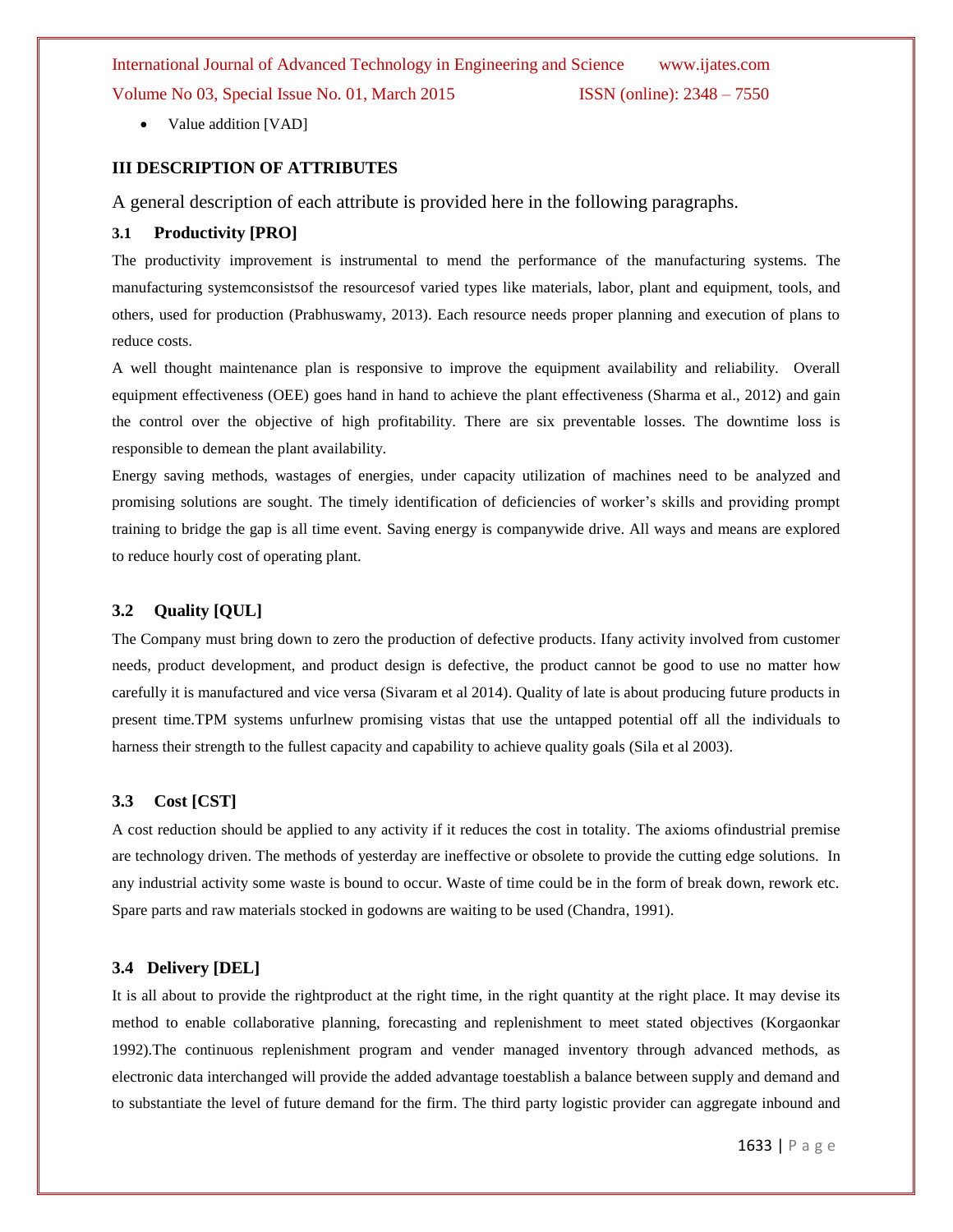outbound transportation to gain production economies of scale. Its functions include forecasting, monitoring, shipment and allocation planning, and interfacing with other established systems in an organization (Martin, 1990).

#### **3.5 Safety [SAF]**

Working environment must be safe from accidents and safety points of view. Identification, assessment and control of environmental factors that are harmful to the health of employees will have an adverse effect on the health conditions of employees. These factors may be physical, chemical or biological agents or ionizing radiation. The scientificapproach must be adopted in applying industrial hygiene includes, identifying the extent of toxicity (Ahuja and J.S. Khamba., 2008).

#### **3.6 Morale [MOR]**

Employees well being, engagement to work, passion, enthusiasm, and commitment are different facets of Morale. Almost everything which happens to a human being at work such as delay in payment, the amount of information they receive, their organization in general or the lighting in their work area can affect his or her experience of "wellbeing" or "morale", positively, or negatively (David Bowles, 2009). TPM enables the need for the employee involvement in the improvement efforts, collaborative practices, and delegation of decision making, and extending self directed roles

The factors stated, when taken care of, the employee morale is sustained high even in hard time (Rodrigues et al 2006). All time respect, recognition, and duly appreciation to employees, Empowering and engaging employees in decision making.

#### **3.7 Working Environment [WEN]**

All employees must take pride in the quality of their workmanship. Everyone observes and practices honesty, respect, and ethics into their daily business practices. The poor performing worker is not discouraged but deficiencies are identified and corrective measures taken to up bring it. All must assume the responsibility of their work. Team work culture is highly prevalent. The knowledge transfer is facilitated to see that the team outperforms and objectives are met (Attri, et al. 2012). All feel motivated if the find that their services are important.

#### **3.8 Competitive advantages**

TPM has been envisioned as a comprehensive manufacturing strategy to improve the competitive position of the company. The efforts of small groups and individuals in their capacity are all well synced to exploit the synergy of human resource (Brahy and Chongy, 2004). The quality of the process, the product issubjected to periodic scrutiny and continuous improvement to enhance reliability, maintainability and restore deterioration to gain competitive advantage. The benchmarking is key to know the competitor's position (Abhijeet, 2014). It gives space to know how the new levels of performances can be gained. The value addition to the product or services must be done conspicuously. The worth that a product or service bears in the mind of the consumer. The value of the product or service must be worth of money.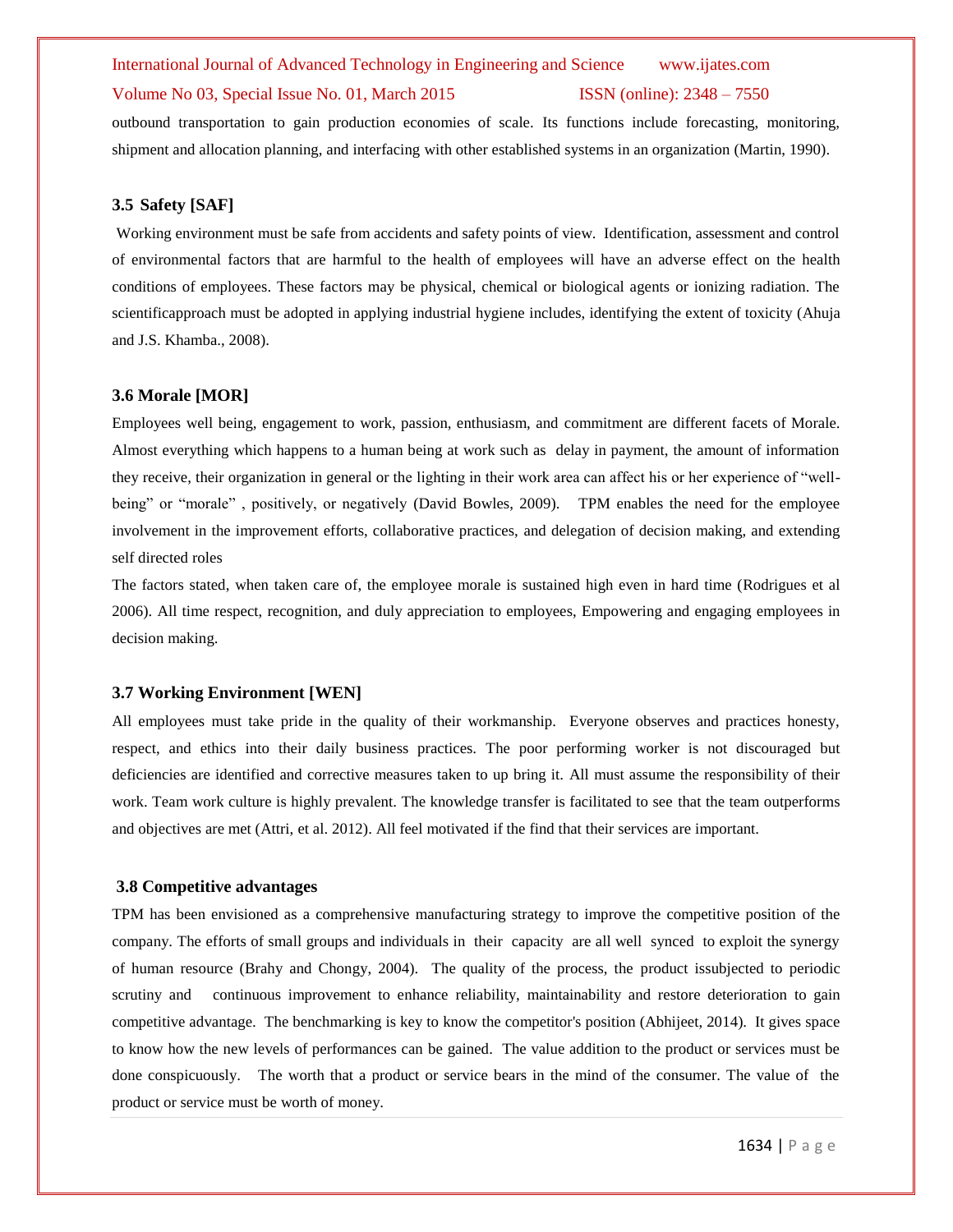### **IV NEW LEAST SQUARES METHOD**

In least square method, the error is  $x_{ij} - w_i/w_j$ . The parameter xijis the element of judgement matrix. It is the relative importance of attribute ivis a vis attribute j. The expression  $x_{ij} - w_i/w_j$  is nonlinear which leads in the form a nonlinear programming problem. If the error is  $x_{ij}w_j - w_i$ , the expression is linear. Using sum of squares of error as objective function, the model is

$$
\min\sum_{i=1}^n\sum_{j=1}^n(x_{ij}w_j-w_i)^2
$$

Subject to the condition  $\sum_{i=1}^{n} w_i = 1 w_i \ge 0, i = 1, 2, ..., n$ 

The Lagrange's function is given below

$$
Z = \min \sum_{i=1}^n \sum_{j=1}^n (x_{ij}w_j - w_i)^2 + \lambda \sum_{i=1}^n (w_i - 1)
$$

where, $\lambda$  is known as Lagrange's multiplier.

The weights can be calculated by equating  $\frac{\partial z}{\partial w_i} = 0$  to minimize the error.

$$
\frac{\partial z}{\partial w_i} = -2(x_{ij}w_1 - w_i) - 2(x_{ij}w_1 - w_i).
$$
  
\n
$$
-2(x_{ij}w_n - w_i) + 2x_{1i}(x_{1i}w_i - w_1) + 2x_{2i}(x_{2i}w_i - w_2) + \cdots + 2x_{ni}(x_{ni}w_i - w_n) + \lambda =
$$
  
\n
$$
-2(x_{i1} + x_{1i})w_1 - 2(x_{i2} + x_{2i})w_2 - \cdots + \cdots + [2(n-1) + \sum_{\substack{j=1 \ j \neq i}}^{n} x_{ij}^2]w_i - \cdots - 2(x_{in} + x_{ni})w_n + \lambda
$$
  
\n...  
\nLet  $\frac{\partial z}{\partial w_i} = 0$  (i = 1, 2, 3, ..., n), the result are  
\n
$$
-2(x_{i1} + x_{1i})w_1 \text{ for } i \neq 1 - 2(x_{i2} + x_{2i})w_2 \text{ for } i \neq 2 - \cdots + [2(n-1) +
$$
  
\n
$$
2\sum_{\substack{j=1 \ j \neq i}}^{n} x_{ij}^2]w_i - \cdots \text{ for above diagonal elements eg, for 3rd row i = 3, and n > 3, -2(x_{in} +
$$
  
\n
$$
x_{ni})w_n + \lambda = 0
$$

 $(i = 1, 2, 3, ..., n)$ ,

Add  $\sum_{i=1}^{n} w_i = 1$ , We have alinear system about  $n + 1$  equations . Solve the linear system, We obtain w1, w2, w3, ………wn and λ.

The  $a_{ii}$  values for Attribute Cost [CST] is given below:

Table 2: Relative importance of attributes of Costcriterion

|  |  |  | $1/3$ 1 3 $1/3$ $1/7$ $1/3$ ]                                                                                                                                                                             |
|--|--|--|-----------------------------------------------------------------------------------------------------------------------------------------------------------------------------------------------------------|
|  |  |  | $1 \quad 3 \quad 1/3 \quad 1/5 \quad 1/7$                                                                                                                                                                 |
|  |  |  |                                                                                                                                                                                                           |
|  |  |  |                                                                                                                                                                                                           |
|  |  |  | A = $\begin{bmatrix} 1 & 1 & 1 & 2 & 1/5 & 1/3 & 1/3 \\ 1/3 & 1/3 & 1/2 & 1 & 1/5 & 1/9 & 1/5 \\ 3 & 3 & 5 & 5 & 1 & 3 & 5 \\ 7 & 5 & 3 & 9 & 1/3 & 1 & 2 \\ 3 & 7 & 3 & 5 & 1/5 & 1/2 & 1 \end{bmatrix}$ |
|  |  |  |                                                                                                                                                                                                           |
|  |  |  |                                                                                                                                                                                                           |

On applying the new least square method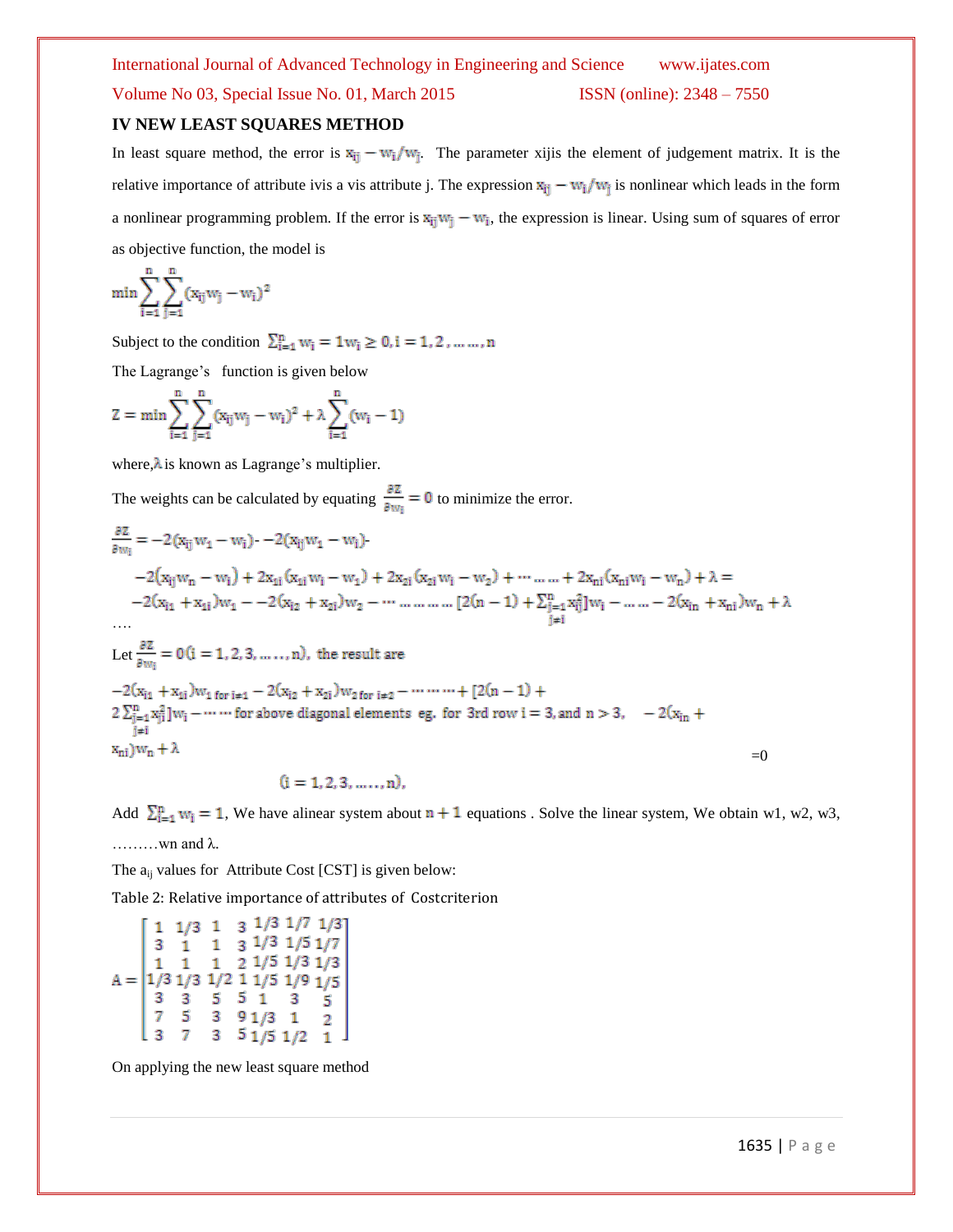|                                                |           | International Journal of Advanced Technology in Engineering and Science |           |           |                                                                                                          |  |                                                  | www.ijates.com |
|------------------------------------------------|-----------|-------------------------------------------------------------------------|-----------|-----------|----------------------------------------------------------------------------------------------------------|--|--------------------------------------------------|----------------|
| Volume No 03, Special Issue No. 01, March 2015 |           |                                                                         |           |           |                                                                                                          |  | <b>ISSN</b> (online): $2348 - 7550$              |                |
| $-162.22$                                      | 6.6667    | 4.0000 6.6667                                                           | 6.6667    | 14.285    | 6.6667                                                                                                   |  |                                                  |                |
| 6.6667                                         | $-176.44$ | 4.0000 6.6667                                                           | 6.6667    | 10.400    |                                                                                                          |  |                                                  |                |
| 4.0000                                         | 4.0000    | $-98.5005.0000$                                                         | 10,400    | 6.6667    | $\begin{bmatrix} 14.285 & -1 \\ 6.6667 & -1 \end{bmatrix} \begin{bmatrix} 1 \\ w_2 \\ w_3 \end{bmatrix}$ |  | $\begin{bmatrix} 0 \\ 0 \\ 0 \\ 0 \end{bmatrix}$ |                |
| 6.6667                                         | 6.6667    | $5.0000 - 314.00$                                                       | 10,400    | 18.222    | 10.400                                                                                                   |  |                                                  |                |
| 6.6667                                         | 6.6667    | 10.400010.400                                                           | $-8.9067$ | 6.6667    | 10.400                                                                                                   |  |                                                  |                |
| 14.2857                                        | 10,4000   | 6.66670.4444                                                            | 6.6667    | $-26.867$ | 5.0000                                                                                                   |  | $\begin{matrix} 0 \\ 0 \end{matrix}$             |                |
| 6.6667                                         | 14.2857   | 6.66670.8000                                                            | 10.400    | 5.0000    | $-66.5652$                                                                                               |  |                                                  |                |
| 1.0000                                         | 1.0000    | 1.00001.0000                                                            | 1.0000    | 1.0000    |                                                                                                          |  |                                                  |                |

The values of weights  $W_1$ ,  $W_2$ ,  $W_3$ ,  $W_4$ ,  $W_5$ ,  $W_6$ ,  $W_7$  are 0.0473, 0.0441, 0.0776, 0.0346, 0.4815, 0.2022, and 0.1127 respectively.

**Data Summary:** The weights of attribute level 2, attribute level 3 and overall weights are given in the table

| Attribute             | Weights            | Sub-Attribute                               | Weights   | Overall  |
|-----------------------|--------------------|---------------------------------------------|-----------|----------|
|                       | Attribute          | Level 3                                     | Sub-      | criteria |
|                       | Level <sub>2</sub> |                                             | Attribute | weight   |
|                       |                    |                                             | Level 3   |          |
| Productivity [PRO]    | 0.6053             | Equipment [EQP]                             | 0.6966    | 0.42     |
|                       |                    | Energy [[ENE]                               | 0.1128    | 0.07     |
|                       |                    | Material [MAT]                              | 0.0819    | 0.05     |
|                       |                    | Manpower[MAN]                               | 0.1086    | 0.07     |
| Quality [QUL]         | 0.1323             | Defects in Process [DIP]                    | 0.7182    | 0.10     |
|                       |                    | Defective Products [DEP]                    | 0.1213    | 0.02     |
|                       |                    | Claims from clients [CFC]                   | 0.0753    | 0.01     |
|                       |                    | <b>Customer Complaints [CCP]</b>            | 0.0852    | 0.01     |
| Cost [CST]            | 0.0805             | Reduction in Manpower [RIM]                 | 0.047     | 0.00     |
|                       |                    | Reduction in maintenance cost [RMC]         | 0.044     | 0.00     |
|                       |                    | Reduction in Power consumption [RPC]        | 0.078     | 0.01     |
|                       |                    | Reduction in heat consumption[RHC]          | 0.035     | 0.00     |
|                       |                    | Reduction in operating cost [ROC]           | 0.482     | 0.04     |
|                       |                    | Reduction in break down [RIB]               | 0.202     | 0.02     |
|                       |                    | Reduction in rework[RIR]                    | 0.113     | 0.01     |
| Delivery [DEL]        | 0.0557             | Stock reduced [STR]                         | 0.7817    | 0.04     |
|                       |                    | Dependable delivery [DPD]                   | 0.2183    | 0.01     |
| Safety [SAF]          | 0.0419             | Zero accident [ZAC]                         | 0.8521    | 0.04     |
|                       |                    | Zero Pollution [ZPO]                        | 0.1479    | 0.01     |
| Moral [MOR]           | 0.0333             | Increase in improvement ideas [IIM]         | 0.0704    | 0.00     |
|                       |                    | Small group activities [SGM]                | 0.0504    | 0.00     |
|                       |                    | Group Culture [GCL]                         | 0.511     | 0.02     |
|                       |                    | Motivation [MOT]                            | 0.3682    | 0.01     |
| Work Environment      | 0.0275             | Free flow of information [FFI]              | 0.0668    | 0.00     |
| [WEN]                 |                    | ownership of Equipment [OEQ]                | 0.2863    | 0.01     |
|                       |                    | Improve cooperation and coordination [ICC]  | 0.1321    | 0.00     |
|                       |                    | Self-confidence [SEC]                       | 0.5149    | 0.01     |
| Competitive Advantage | 0.0234             | Customize service and product support [CSP] | 0.1079    | 0.00     |
| [CMA]                 |                    | Customer delightment [CDT]                  | 0.1753    | 0.00     |
|                       |                    | Value addition [VAD]                        | 0.7168    | 0.02     |

## **Table 3: Data Summary**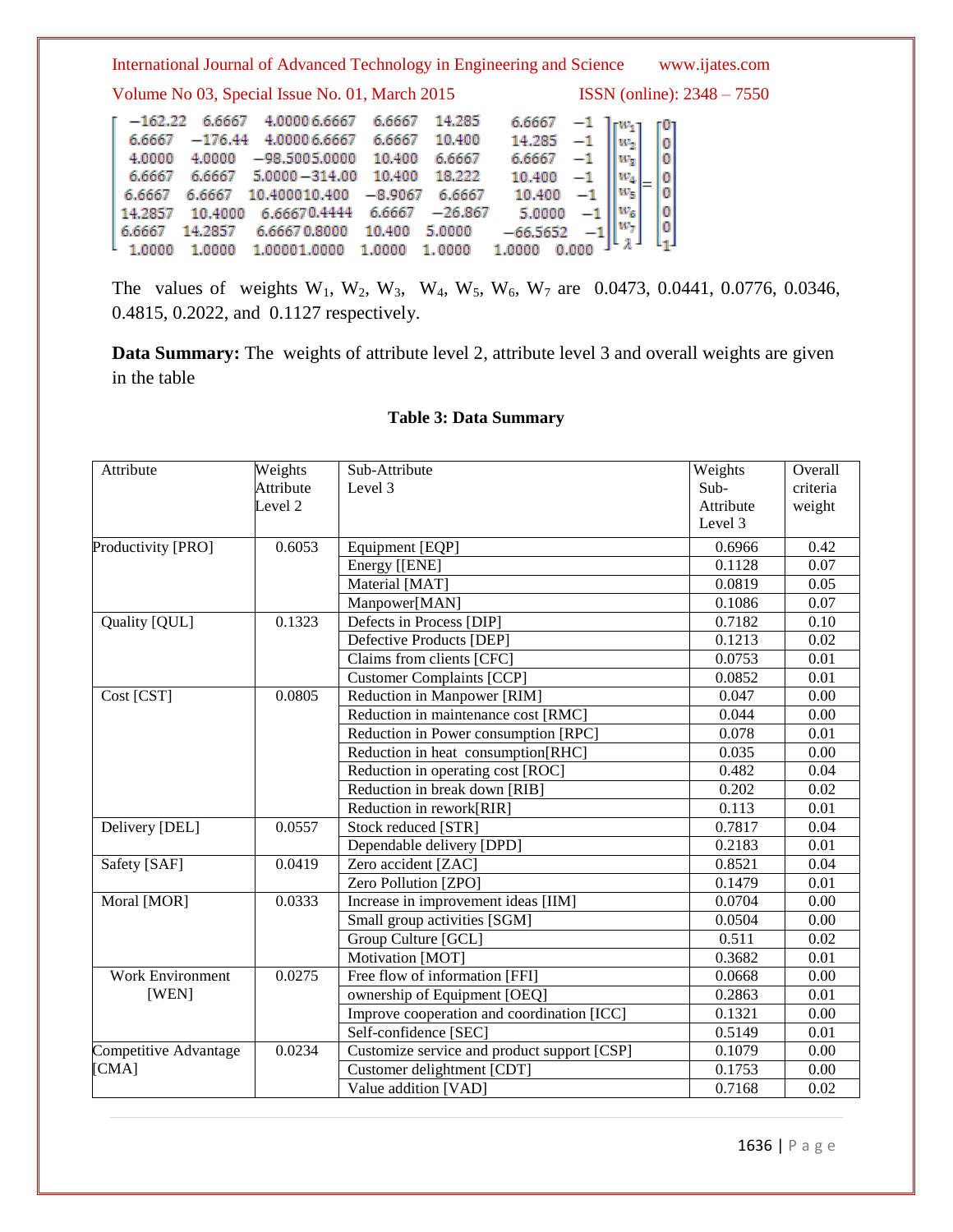### **V RESULTS**

The continuously improving and learningculture is essential to embark the implementation of TPM. There are a number of practices that are always discussed. All the organizations claim about knowledge ofthe same, but some are performing well compared to other. The implantation of these practices must be managed carefully. The priorities are given in figure 1.0 for main criteria. Now the industry must embrace what all needs to achieve the best performance in productivity, followed by quality, then safety and so on. The relative rank of all sub-attributes under main attributes is also given in the data summary table. The relative ranking of sub attributes of criterion cost is summarized below in figure 2.0. The quantitative ratings will help to know the priorities of the attributes. The deficiencies may sometime lead to disastrous situations if not safeguarded.



 $\longrightarrow$  Lavel 1 attributes

Figure 1.0: Relative weights of Main Attributes



**Figure 2.0: Relative weights of sub-attributes**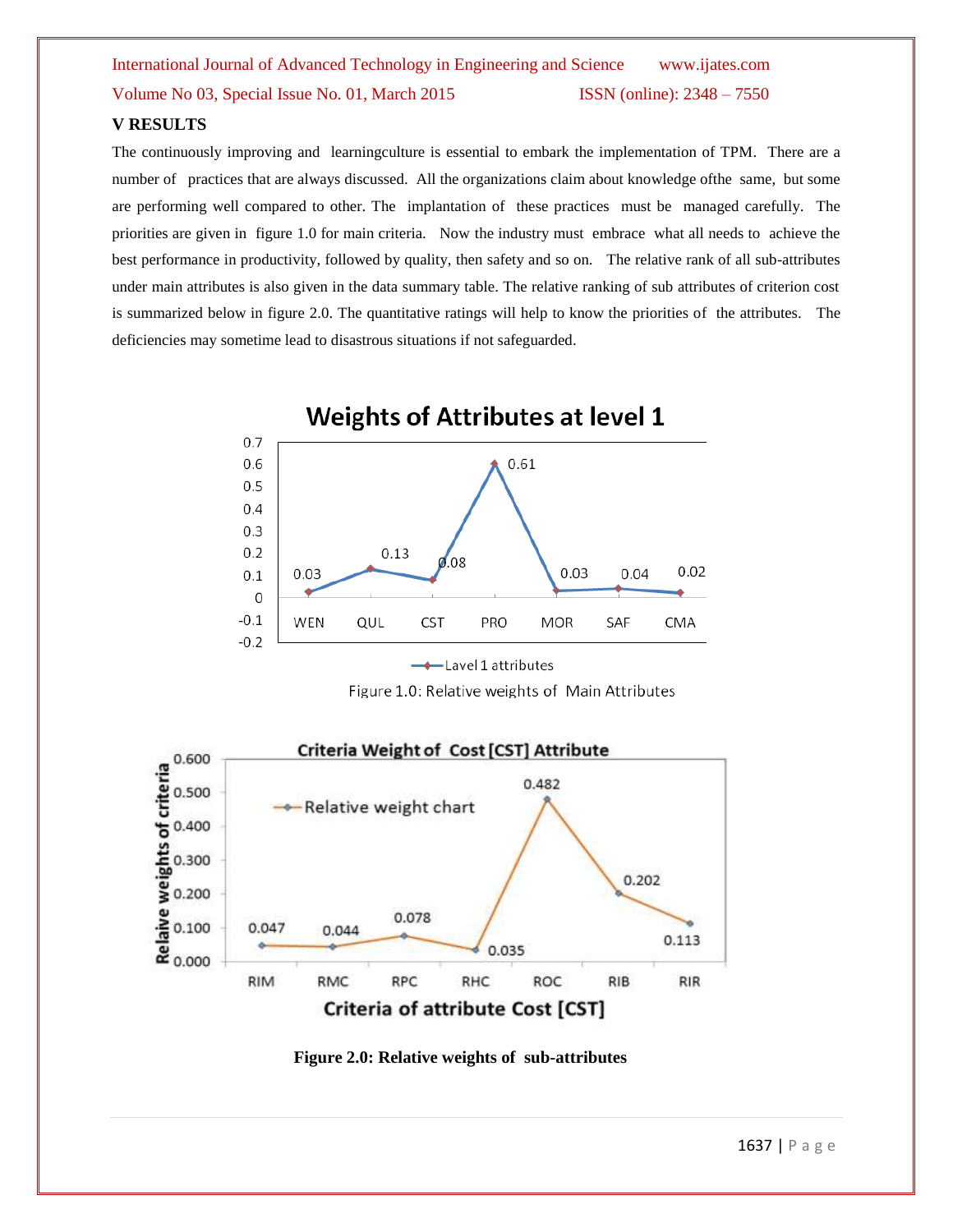The relative weights of all the sub attributes of all the main attributes are summarized below (refer figure 3.0). Equipment (EQP) is highest, followed by defects in process (DIP), then manpower (MAN), then energy (ENE) and so on. The priorities can be used for strategic decisions and operational planning.



**Figure 3.0: Relative weights of all the sub-attributes**

### **VI CONCLUSIONS**

The dynamically changing needs of manufacturing and formidable challenges coming from increasing global competition are making industries to re-examine the role of improved maintenance management towards enhancing organization's competitiveness. Unless the efforts are directed in required magnitude and ratio, it may be difficult to get optimal performance. The paper presents the hierarchy of rank so that efforts must align accordingly. Organization though committed their required resources and still confronted with the reality of poor performance, falls under great pressure to reinstate their competencies to create value to customers. Theimplementation has been failure in many organizations due to some or the other reason. Some makes management commitment responsible, some the training and skill levels, some blame corporate culture, some feels lack of understanding, the list goes on. This paper gives insight to implement under the scheme of the specific heads like productivity, quality, morale as the outcomes of performance. The present paper attempts to summarize the relative ranking of attributes of successful companies. The relative weights will help new organization to make their own frame work and embark upon the implementation of TPM. Equipment productivity form productivity is highly weighted, followed by defects in process of quality, then energy, man power, and material for productivity. So productivity is first to be emphasized. The quality is at second ranking thus a lot has to be done on quality.

Cost is coming next in the row, then safety and so on.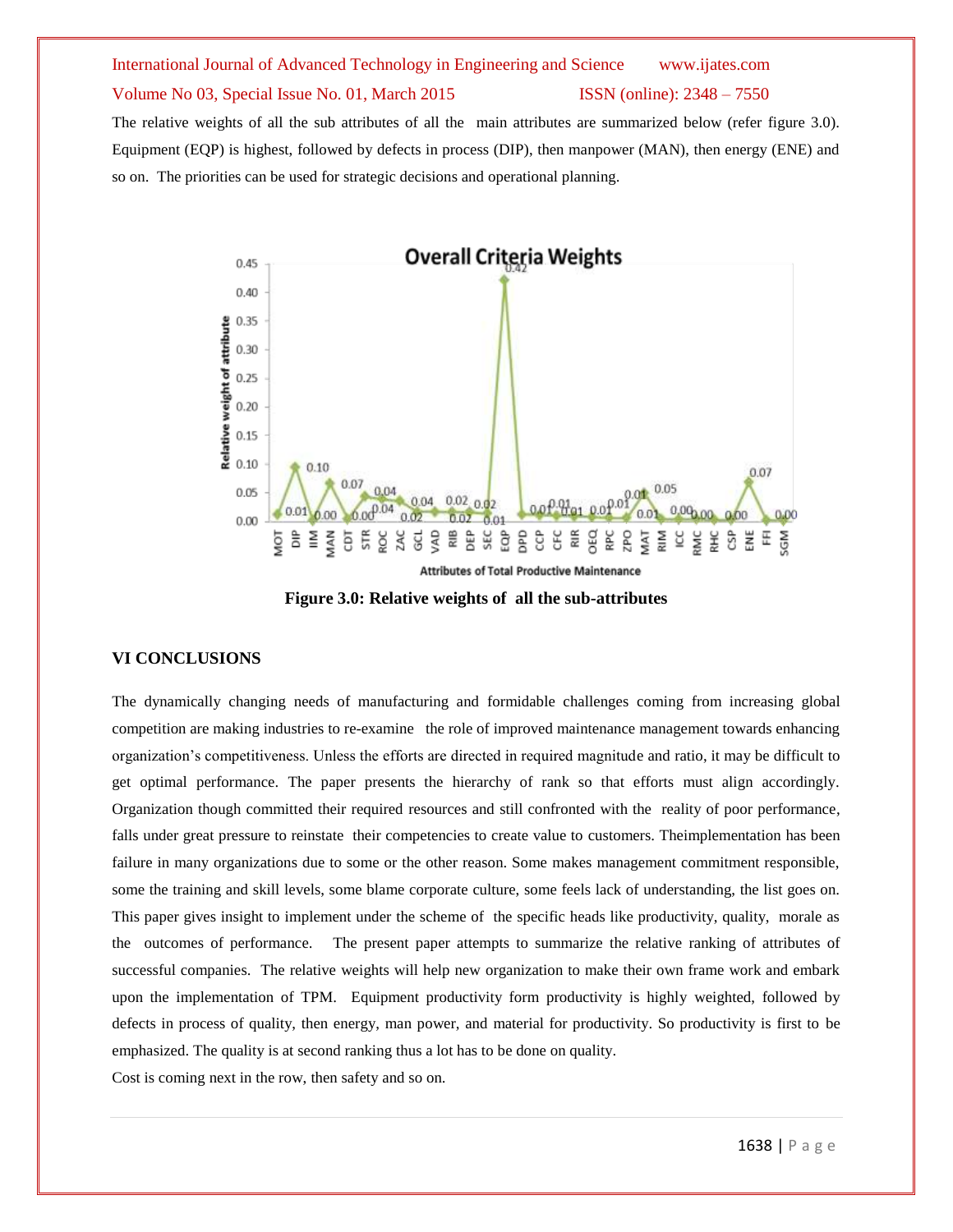- 1. Ahuja and J.S. Khamba., 2008, An evaluation of TPM initiatives in Indian industry for enhanced manufacturing performance, International Journal of Quality & Reliability Management Vol. 25 No. 2, 2008 pp. 147-172.
- 2. Andrew, C., 1987, Extending JIT into distribution. In APICS Conference, Proceedings, pp. 698–701.
- 3. Ashok Kumar Sharma et al. (2012),Manufacturing Performance And Evolution of TPM , International Journal of Engineering Science and Technology.
- 4. Attri R. , (2012), Analysis of barriers of total productive maintenance (TPM), Int J SystAssurEngManag (Oct-Dec 2013) 4(4):365-377.
- 5. Bamber, C.J., Castka, P., Sharp, J.M. and Motara, Y(2003), Cross-functional team working foroverall equipment effectiveness (OEE), Journal of Quality in Maintenance Engineering, Vol. 9 No. 3, pp. 223-38.
- 6. Brunn, R., 1987, How to improve on-time delivery using operation sequencing. In APICS Conference Proceedings, pp. 62–4.
- 7. Chandra D., 1991, Managing for Profit , New Delhi, India: Universal Publishing House.
- 8. David Bowles, 2009, Employee Morale: Driving performance in challenging time, Palgrave Macmillan
- 9. Ford, Q., 1987, DRP/MRP: distribution JIT. APICS Conference Proceedings, pp. 672–676.
- 10. Kidd, J., and Reinbott, L., 1990, Delivery reduction time at Bourns: a case study. In APICS Conference Proceedings,pp. 121–124.
- 11. Korgaonkar, M. G., 1992, Just-in-Time Manufacturing , Delhi: Macmillan India Ltd..
- 12. Krishmaiah, J. M., 1995, Total productive maintenance (TPM) 5Ps to equipment management. Maintenance, July-September, 8–10.
- 13. Majumdar, N.(1998), TPM: the philosophy of the zero. Business Today, 7 August, 60–73.
- 14. Martin, A., and Sandras, W. A., 1990, JIT/DRP: key to high velocity customer response. In APICS Conference, Proceedings, pp. 337–338
- 15. Monica R. (2014),"A blueprint paradox ", Journal of Quality in Maintenance Engineering, Vol. 20 Iss 4 pp.  $402 - 414.$
- 16. Nakajima, S. (1982), Introduction to TPM Development Program for Production Management. Tokyo: Japan Management Association.
- 17. Nicholas John (1998), Competitive manufacturing management. Europe: McGraw-Hill
- 18. Patterson, J.W., Kennedy, W.J. and Fredendall, L.D. (1995), "Total productive maintenance is not for this company", Production and Inventory Management Journal, Vol. 36 No. 2, pp. 61-4.
- 19. Prabhuswamy, M, Nagesh, P, Ravikumar, K (2013), Statistical Analysis and Reliability Estimation of Total Productive Maintenance. IUP Journal of Operations Management (Rochester), NY
- 20. Prasanth S. Poduval V. R. PramodJagathy Raj V. P. , (2015),"Interpretive Structural Modeling (ISM) and its application in analyzing factors inhibiting implementation of Total Productive Maintenance (TPM)", International Journal of Quality & Reliability Management, Vol. 32 Iss 3 pp. 308 - 331